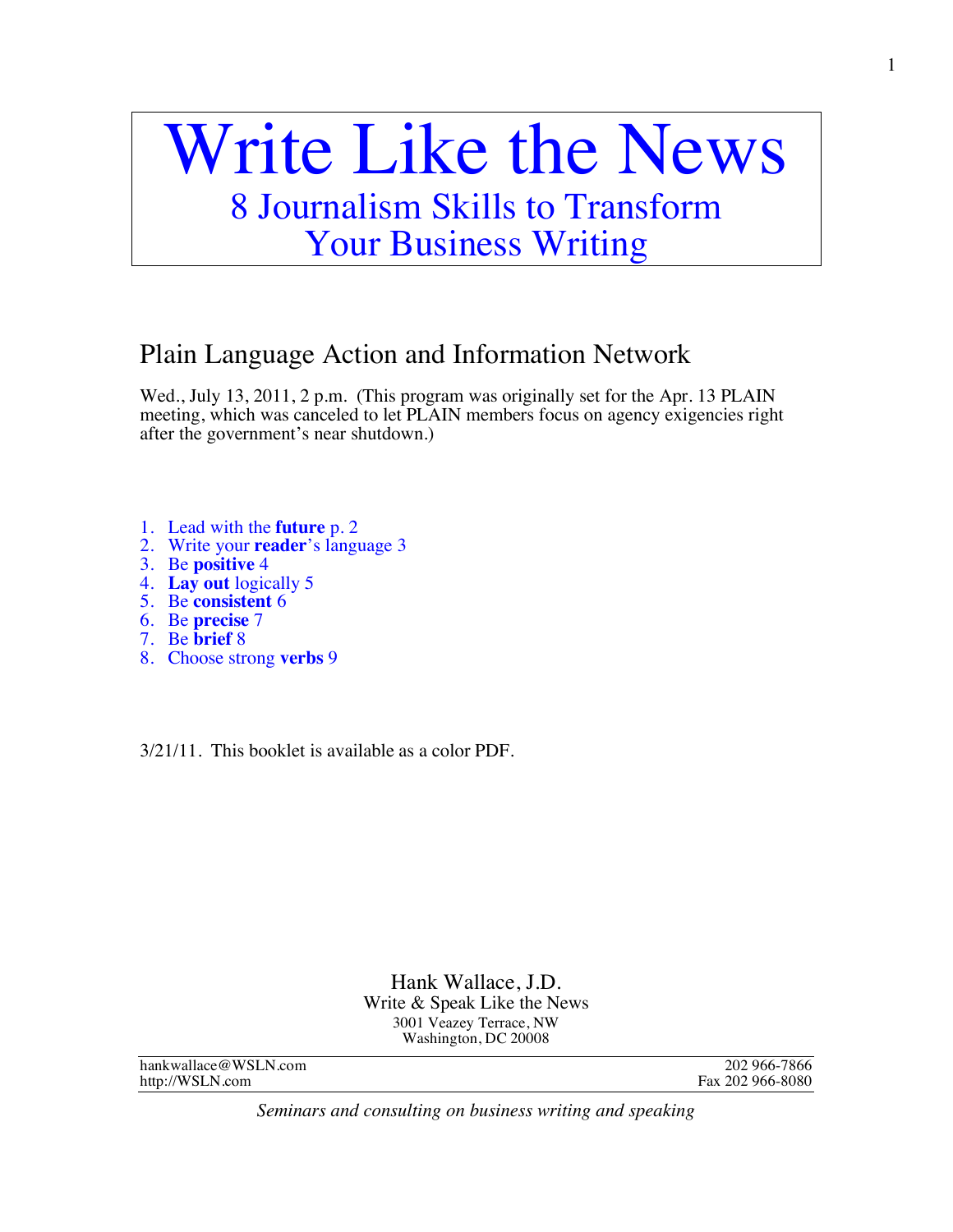## 1. Lead with the **future**

#### **Inform from the start.**

#### **Emulate:**

Statute of Liberty crown to **reopen** July 4

The crown of the Statue of Liberty will reopen July 4 for the first time since the **Sept. 11**, 2001, terrorist attacks, Interior Secretary Ken Salazar announced Friday.

*Associated Press, 5/8/09. http://washingtontimes.com/news/2009/may/8/statue-libertycrown-reopen-july-4 .*

#### **"Zag" before you "zig."**

• Business writing shouldn't be a "good news, bad news" joke.

#### **Improve:**

The test tubes arrived this morning for today's experiment. But they were all broken, so unfortunately we have to postpone it to tomorrow.

• Nor should business writing be a "bad news, good news" joke.

#### **Improve:**

A virus erased all your files in our computer last night. Fortunately though, all those files are on a backup hard drive, and I'll have them back online by noon.

#### **Lead with the future—especially in a crisis.**

#### **Improve:**

A virus just entered our computer network. So immediately unhook all networked computers and back up all files.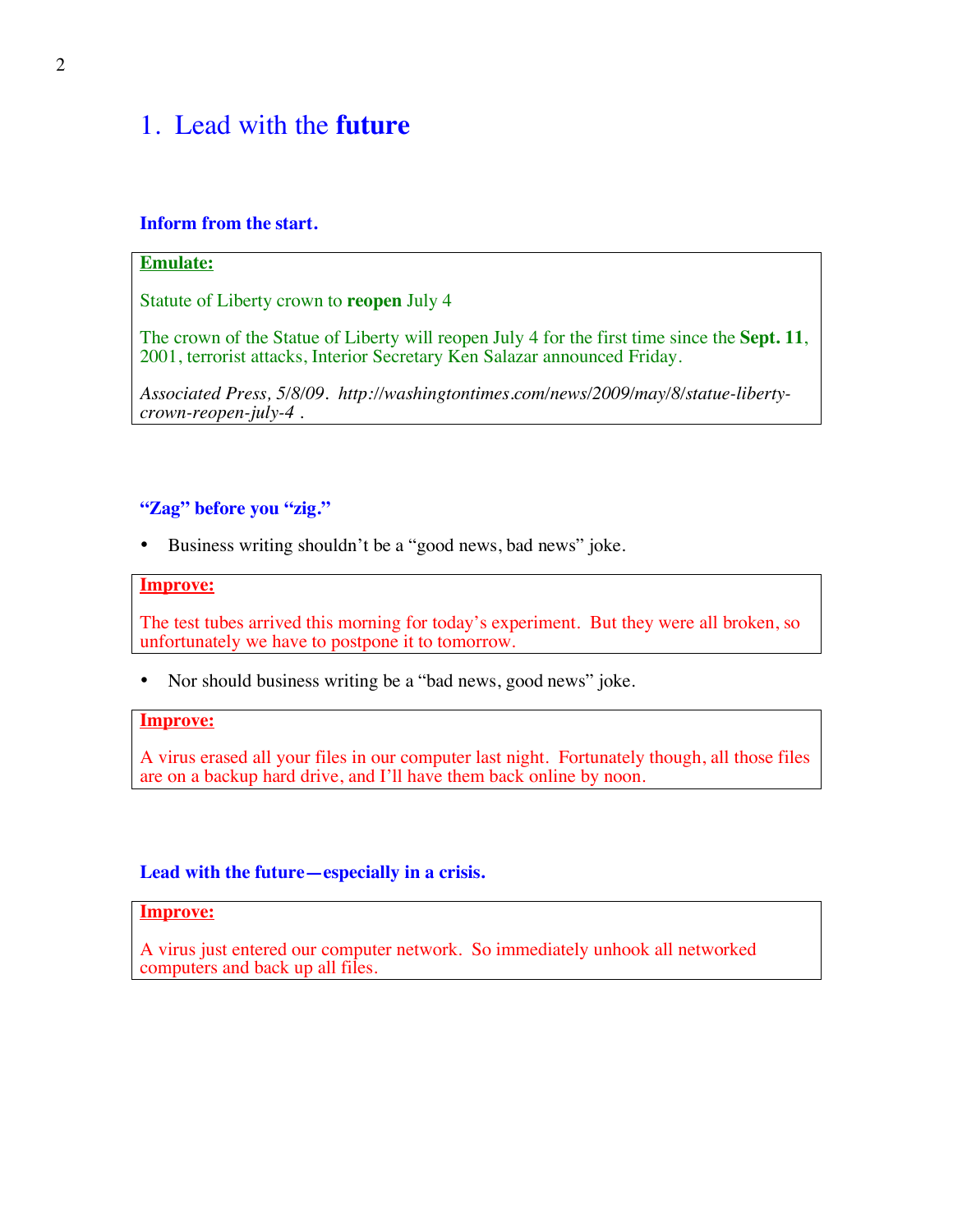## 2. Write your **reader**'s language

#### **Emulate:**

Anything Can Change, It Seems, Even an Immutable Law of Nature

. . .

It is to be published on Aug. 27 in **the field's most prestigious journal**, Physical Review Letters.

*New York Times, 8/15/01, A1. http://nytimes.com/2001/08/15/us/anything-can-change-itseems-even-an-immutable-law-of-nature.html* .

#### **Emulate:**

**FCC** Approves AT&T Plan for Mobile Radio System

Cellular Network in Chicago to be Nation's First

The **Federal Communications Commission** gave American Telephone & Telegraph Co. the go-ahead yesterday to build the first commercial "cellular" mobile radio system in the United States.

---- [The "FCC Approves . . ." headline stood over this sidebar:]

Cable Stations' Copyright Royalties Are Raised

In a ruling expected to cost the cable television industry millions of dollars, **a government agency** has adopted new royalty rates for local cable stations to import programming from far-off cities.

The 4-0 decision Wednesday by the **Copyright Royalty Tribunal** could cost cable operators as much as \$20 million more per year in royalties paid to copyright owners.

*Washington Post, 10/22/82, C14.*

#### **Emulate:**

G.M. to **Triple** Investment in European Turnaround

. . .

The company said it now will pitch in [euro]1.9 billion, or \$2.6 billion . . . G.M. had previously said it would provide [euro]600 million.

*International Herald Tribune, 3/3/10, 16. http://www.nytimes.com/2010/03/03/business/global/03opel.html .*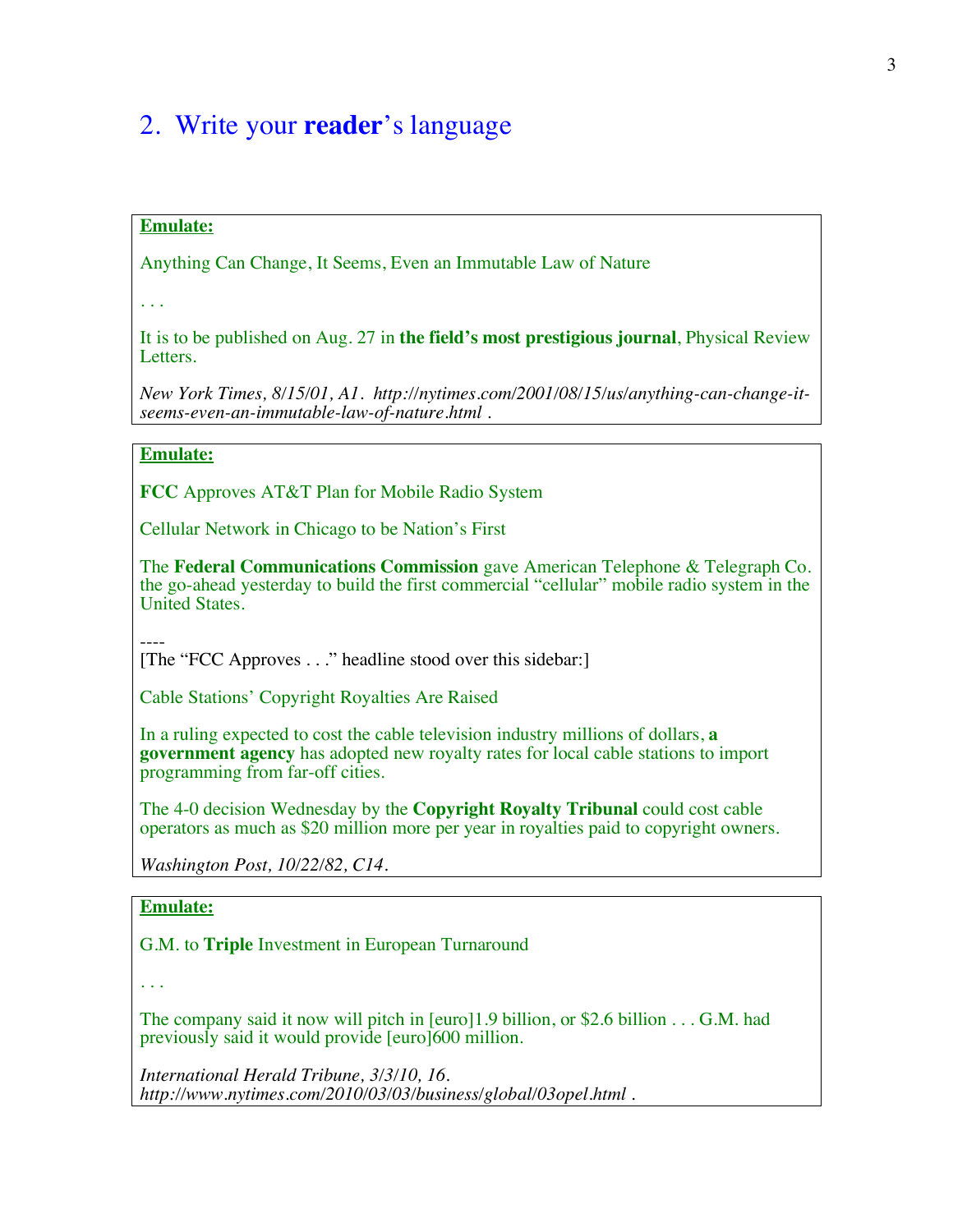## 3. Be **positive**

#### **Preempt errors.**

#### **Improve:**

The way it's been sold to date has not demonstrated that value to consumers.

-----

An article in Business Day on Monday about the fallout from a possible merger of XM Satellite Radio and Sirius Satellite Radio omitted the word "not" in a quotation from Susan Kevorkian, an analyst with IDC, about the marketing of satellite radio to users. She said, "The way it's been sold to date has *not* demonstrated that value to consumers."

*Correction, New York Times, 2/28/07, A2, italic preserved. http://nytimes.com/2007/02/26/technology/26satellite.html* .

#### **Exploit "power percentage."**

#### **Improve:**

Kids who learn about the risk of drugs from their parents are **36% less** likely to smoke marijuana than kids who learn nothing from them . . . If you don't know what to say, visit www.theantidrug.com.

*Ad, Partnership for a Drug-Free America, 1999.*

#### **Convert negatives accurately—and safely.**

#### **Improve:**

While you're wearing your contact lenses, don't moisten them except with wetting solution.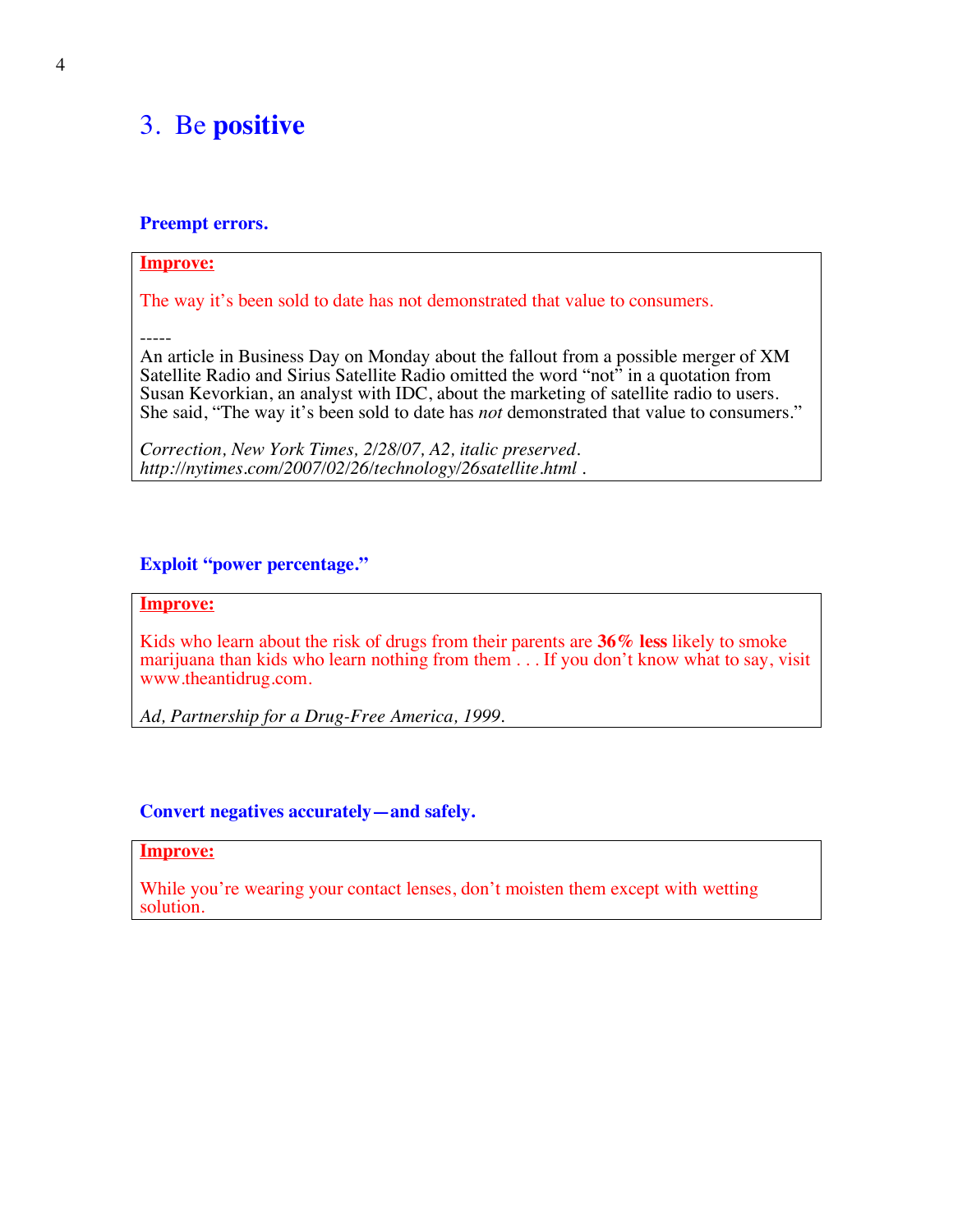## 4. **Lay out** logically

#### **Micro-layout: promote with dashes, demote with parentheses.**

#### **Emulate:**

Concept cars—one-of-a-kind engineering experiments like a 2003 Jeep that can spin in circles and drive sideways, and a 1958 nuclear-powered Ford—frequently become the stars of an auto show, drawing crowds and building plenty of buzz for their brand.

*New York Times, 1/10/09, B3. http://nytimes.com/2009/01/10/business/10concept.html .*

#### **Emulate:**

The search for intent can be confined by specific rules designed to ensure uniform treatment. The want of those rules here has led to unequal evaluation of ballots in various respects. See Gore v. Harris, So. 2d, at Solution of Sansai metrics in dissenting) ("Should a county canvassing board count or not count a 'dimpled chad' where the voter is able to successfully dislodge the chad in every other contest on the ballot? Here, the county canvassing boards disagree").

*Bush v. Gore, U.S. Supreme Court, 12/12/00, underlined blank spaces preserved. http://caselaw.lp.findlaw.com/scripts/getcase.pl?court=us&vol=531&invol=98* .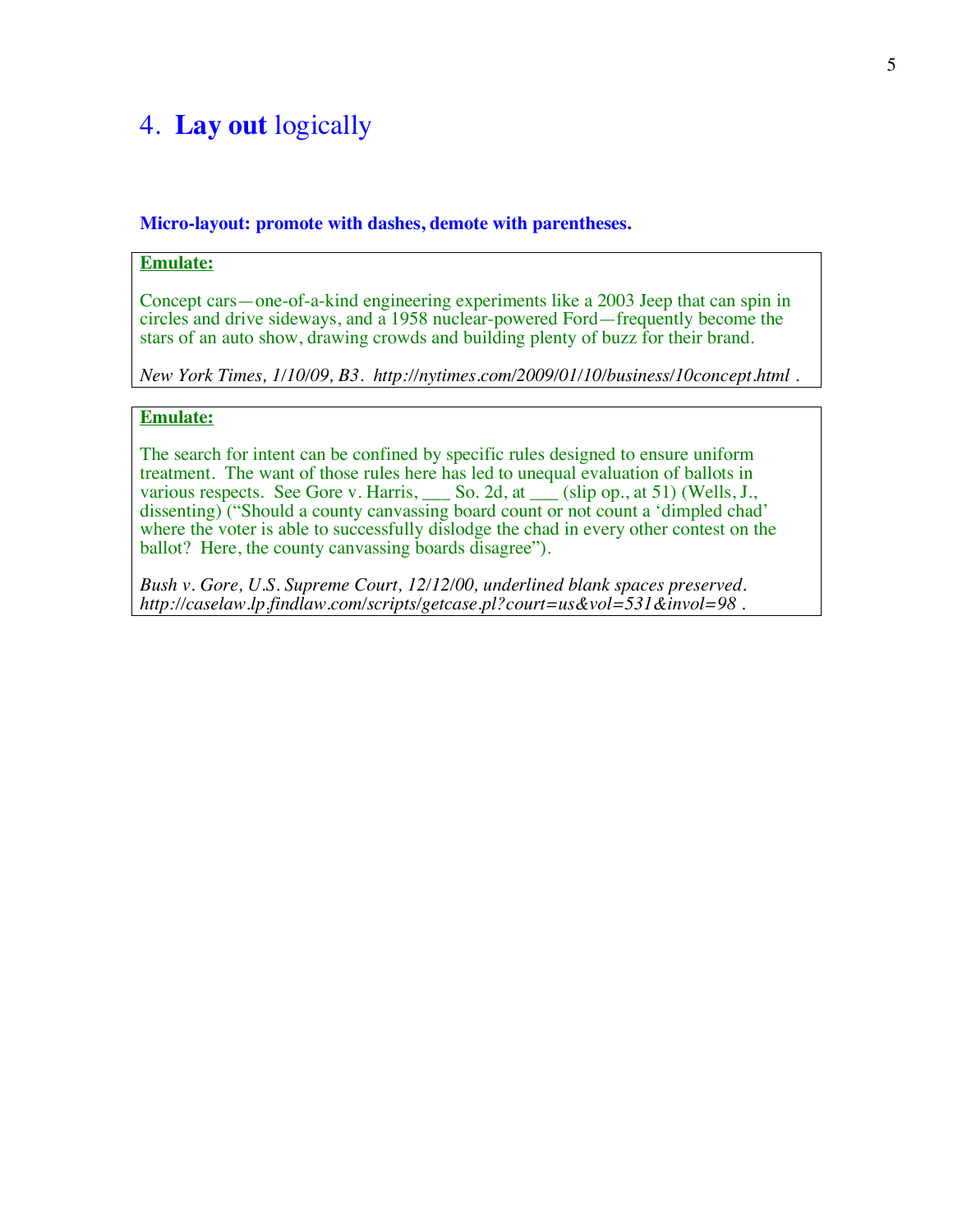## 5. Be **consistent**

#### **Show the hierarchy of a sub-series within a series.**

#### **Improve:**

The term "plain writing" means writing that is clear, concise, well-organized, and follows other best practices appropriate to the subject or field and intended audience.

*Plain Writing Act of 2010.*

#### **Emulate:**

writing that:

**— is** clear, **concise** [**and**] **well-organized**,

**and**

**— follows** other best practices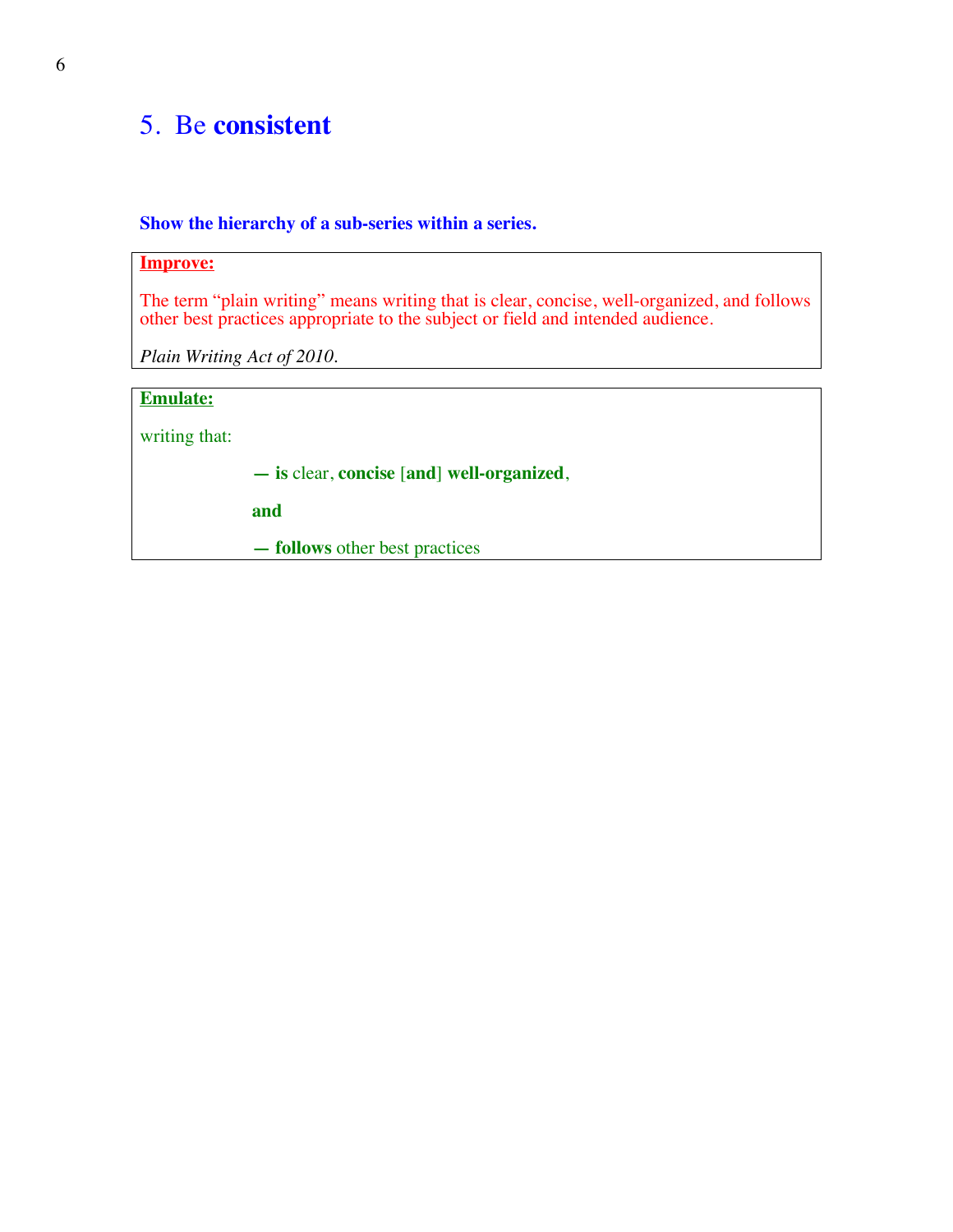## 6. Be **precise**

**Report about both the important "trees" and the general "forest."**

### **Emulate:**

States Move to Close Tax Shelter That Benefits **Wal-Mart, Others**

*Wall Street Journal, 3/7/07, A2.*

## **Emulate:**

Citi Weighs Its **Options, Including Firm's Sale**

*Wall Street Journal, 11/21/08, A1.*

#### **Emulate:**

**Important and other general:** Biology and the other sciences will be our focus.

**General—including important:** The sciences—including biology—will be our focus.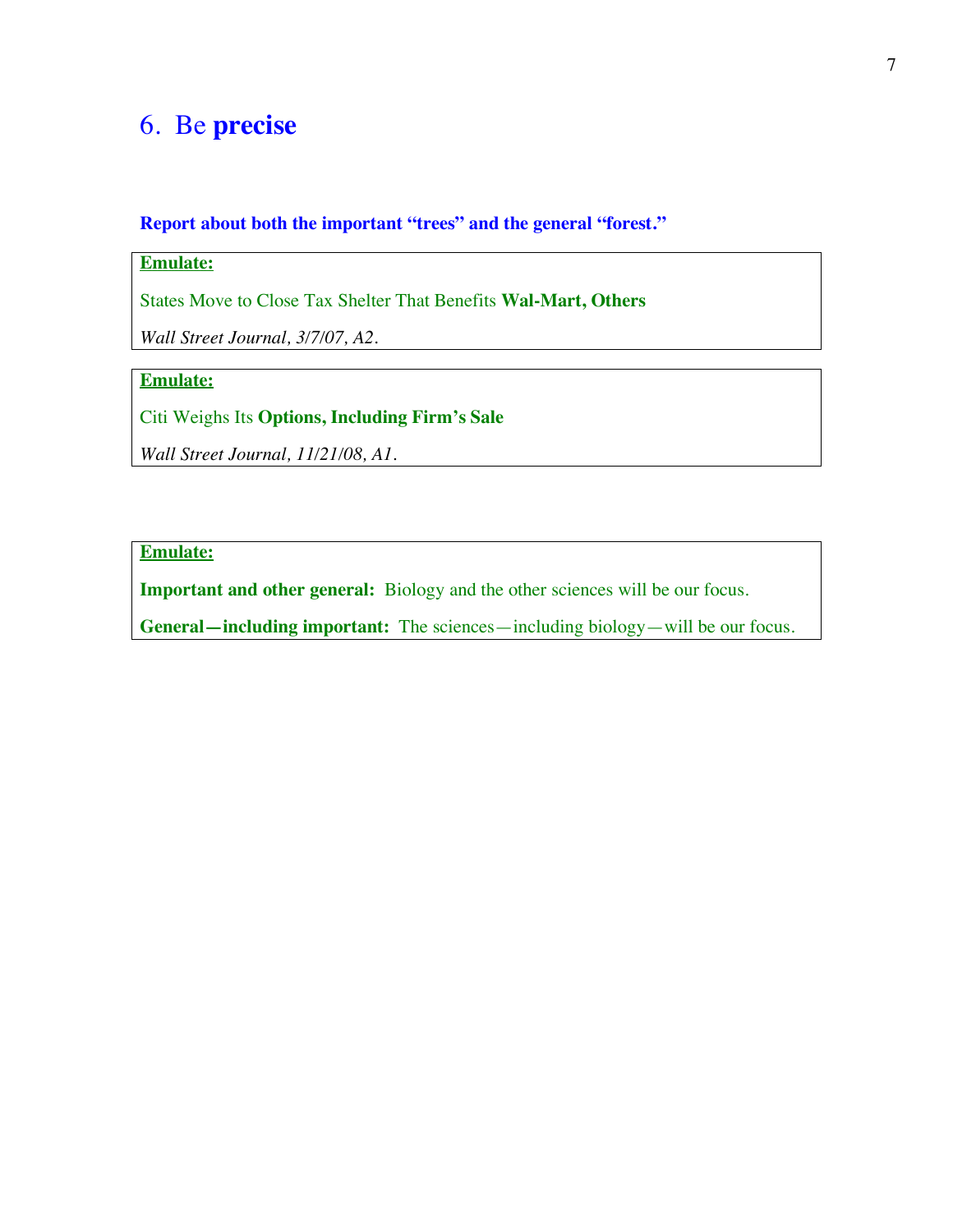# 7. Be **brief**

#### **Use contractions to be brief—and to avoid errors.**

## **Emulate:**

Hezbollah **Won't** Topple the Lebanese Government, Its Leader Says

*New York Times, 1/25/07, A9. http://nytimes.com/2007/01/25/world/middleeast/25hezbollah.html .*